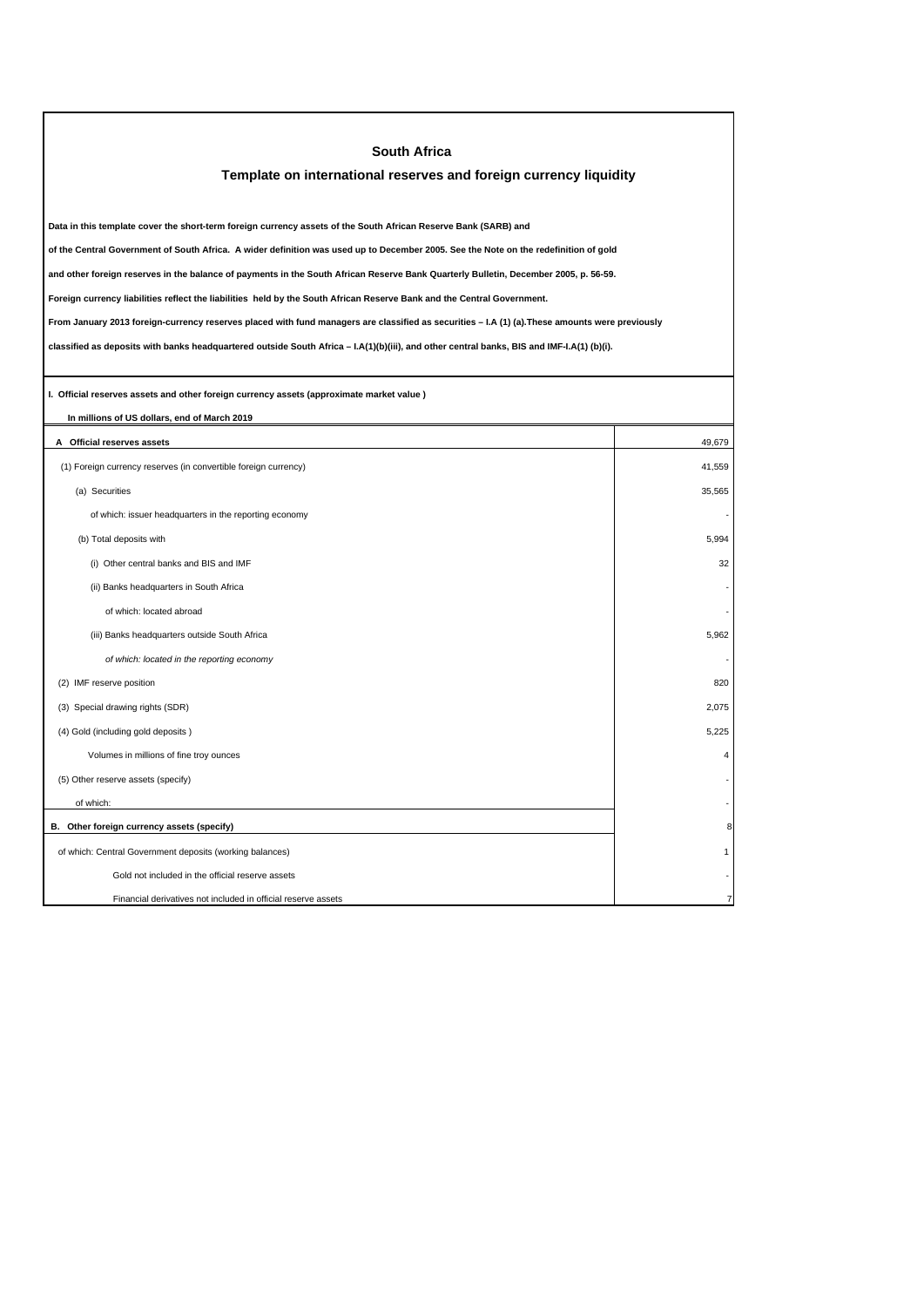| II. Predetermined short term net drains on foreign currency assets (nominal value)<br>p.2                                                                            |                                                |                |                                            |                                        |
|----------------------------------------------------------------------------------------------------------------------------------------------------------------------|------------------------------------------------|----------------|--------------------------------------------|----------------------------------------|
| In millions of US dollars, end of March 2019                                                                                                                         |                                                |                |                                            |                                        |
|                                                                                                                                                                      | Maturity Breakdown(residual maturity)<br>Total |                |                                            |                                        |
|                                                                                                                                                                      | Up to one<br>year                              | Up to 1 month  | More than 1<br>month and up to<br>3 months | More than 3 months and up<br>to 1 year |
| 1. Foreign currency loans, securities and deposits                                                                                                                   |                                                |                |                                            |                                        |
| of which: SARB                                                                                                                                                       |                                                |                |                                            |                                        |
| Outflows (-)<br>Principal                                                                                                                                            |                                                |                |                                            |                                        |
| $(\cdot)$<br>Interest                                                                                                                                                |                                                |                |                                            |                                        |
| Inflows $(+)$<br>Principal                                                                                                                                           |                                                |                |                                            |                                        |
| Interest<br>$(+)$                                                                                                                                                    |                                                |                |                                            |                                        |
| <b>Central Government</b>                                                                                                                                            |                                                |                |                                            |                                        |
| Outflows (-)<br>Principal                                                                                                                                            | $-3,458$                                       | $-45$          | $-1,748$                                   | $-1,665$                               |
| $(-)$<br>Interest                                                                                                                                                    | $-1,014$                                       | $-102$         | $-165$                                     | $-747$                                 |
| Inflows $(+)$<br>Principal                                                                                                                                           |                                                |                |                                            |                                        |
| $(+)$<br>Interest                                                                                                                                                    |                                                |                |                                            |                                        |
|                                                                                                                                                                      |                                                |                |                                            |                                        |
| 2. Aggregate short and long positions in forwards and futures in foreign currencies vis-à-vis<br>the domestic currency (including the forward leg of currency swaps) |                                                |                |                                            |                                        |
| (a) Short positions (-) (Net per period)                                                                                                                             |                                                |                |                                            |                                        |
| (b) Long positions (+) (Net per period)                                                                                                                              | 2,046                                          | 1,378          | 291                                        | 377                                    |
| 3 Other (specify)                                                                                                                                                    | $\overline{2}$                                 | $\overline{2}$ |                                            |                                        |
| (a) Other accounts payable (-) (Net per period)                                                                                                                      |                                                |                |                                            |                                        |
| Other accounts receivable (+) (Net per period)                                                                                                                       | $\overline{2}$                                 | $\overline{2}$ |                                            |                                        |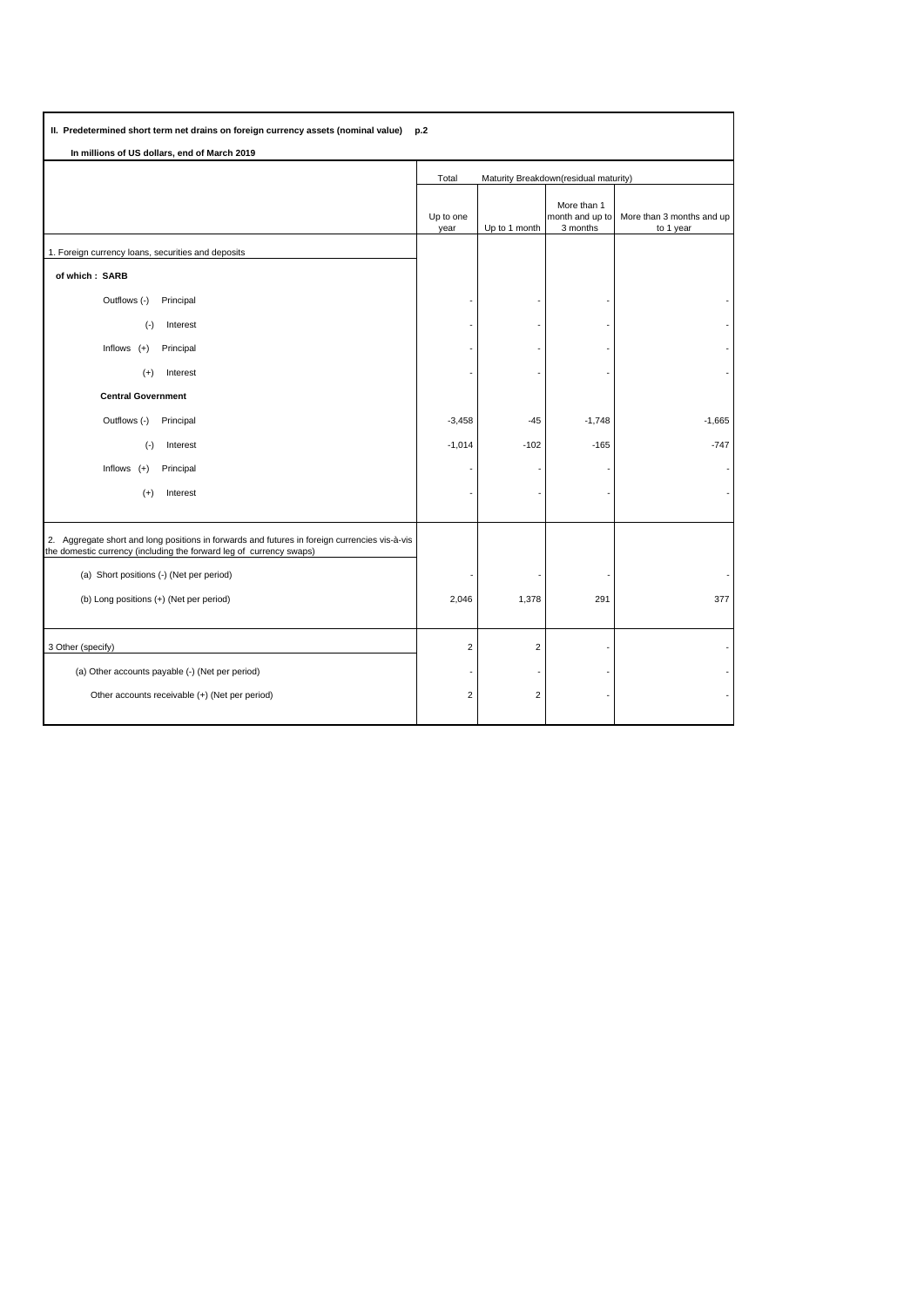| III. Contingent short-term net drains on foreign currency assets (nominal value)            |              |               |                                            |                                        |
|---------------------------------------------------------------------------------------------|--------------|---------------|--------------------------------------------|----------------------------------------|
| In millions of US dollars, end of March 2019                                                |              |               |                                            |                                        |
|                                                                                             | Total        |               | Maturity breakdown (residual maturity)     |                                        |
|                                                                                             | Up to 1 year | Up to 1 month | More than 1<br>month and up to<br>3 months | More than 3 months and up<br>to 1 year |
| 1. Contingent liabilities in foreign currency                                               |              |               |                                            |                                        |
| (a) Collateral guarantees on debt falling due within 1 year                                 |              |               |                                            |                                        |
| (b) Other contingent liabilities                                                            | $-801$       |               | $-16$                                      | -785                                   |
| of which: Central Government                                                                |              |               |                                            |                                        |
| Principal                                                                                   | $-600$       |               | $-7$                                       | -593                                   |
| Interest                                                                                    | $-201$       |               | -9                                         | $-192$                                 |
|                                                                                             |              |               |                                            |                                        |
| 2. Foreign currency securities issued with embedded options (puttable bonds)                |              |               |                                            |                                        |
| 3. Undrawn, unconditional credit lines provided by                                          |              |               |                                            |                                        |
| (a) other central banks and international organisations                                     |              |               |                                            |                                        |
| $BIS (+)$                                                                                   |              |               |                                            |                                        |
| $IMF (+)$                                                                                   |              |               |                                            |                                        |
| (b) banks and other financial institutions headquartered in South Africa                    |              |               |                                            |                                        |
| (c) banks and other financial institutions headquartered outside South Africa (+)           |              |               |                                            |                                        |
|                                                                                             |              |               |                                            |                                        |
| 4. Aggregate short and long positions of options in foreign vis-à-vis the domestic currency |              |               |                                            |                                        |
| (a)<br>Short positions                                                                      |              |               |                                            |                                        |
| (i) Bought puts                                                                             |              |               |                                            |                                        |
| (ii) Written puts                                                                           |              |               |                                            |                                        |
| (b)<br>Long positions                                                                       |              |               |                                            |                                        |
| (i) Bought puts                                                                             |              |               |                                            |                                        |
| (ii) Written puts                                                                           |              |               |                                            |                                        |
|                                                                                             |              |               |                                            |                                        |